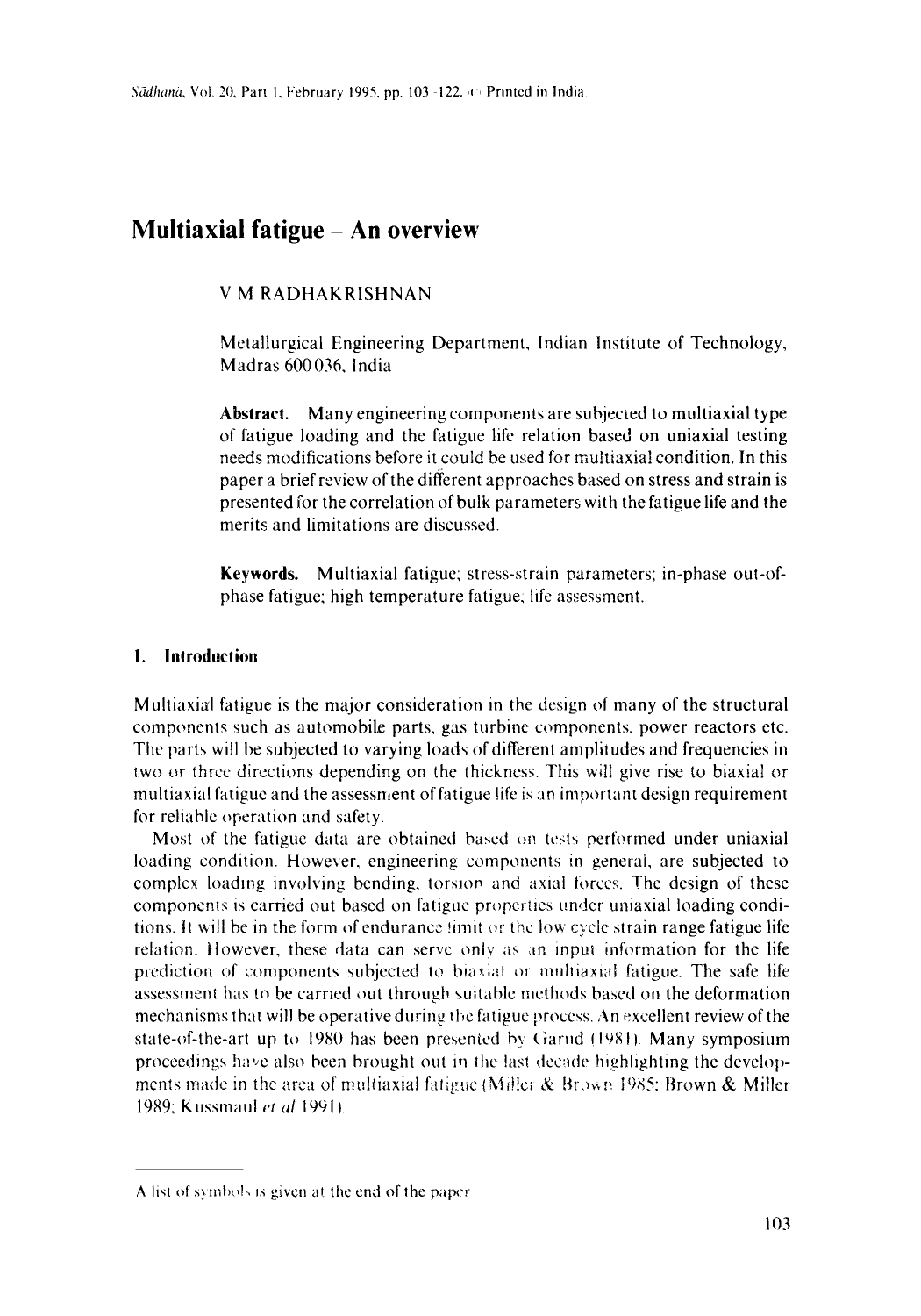

Figure 1. An element subjected to triaxial fatigue stressing.

# **2. Life prediction models**

## *2.1 State of stress and strain*

Normally components are designed based on high cycle fatigue data where the stress levels are below the yield strength of the material and general yielding of the material is not present. The design approach is based on the state of stress acting on the component. A typical element subjected to triaxial fatigue loading is shown in figure 1 and Mohr's circle for state of stress is shown in figure 2. Three principal stresses in general,  $\sigma_1$ ,  $\sigma_2$ , and  $\sigma_3$ , are considered for evaluating the equivalent stress that is taken for life calculations. The stress that governs the deformation could be the maximum principal stress,  $\sigma_1$ , or the maximum shear stress,  $\tau_{\text{max}}$ , given by the relation

$$
\tau_{\text{max}} = (\sigma_1 - \sigma_3)/2. \tag{1}
$$



**Figure** 2. Mohr's circle for triaxial state of stress.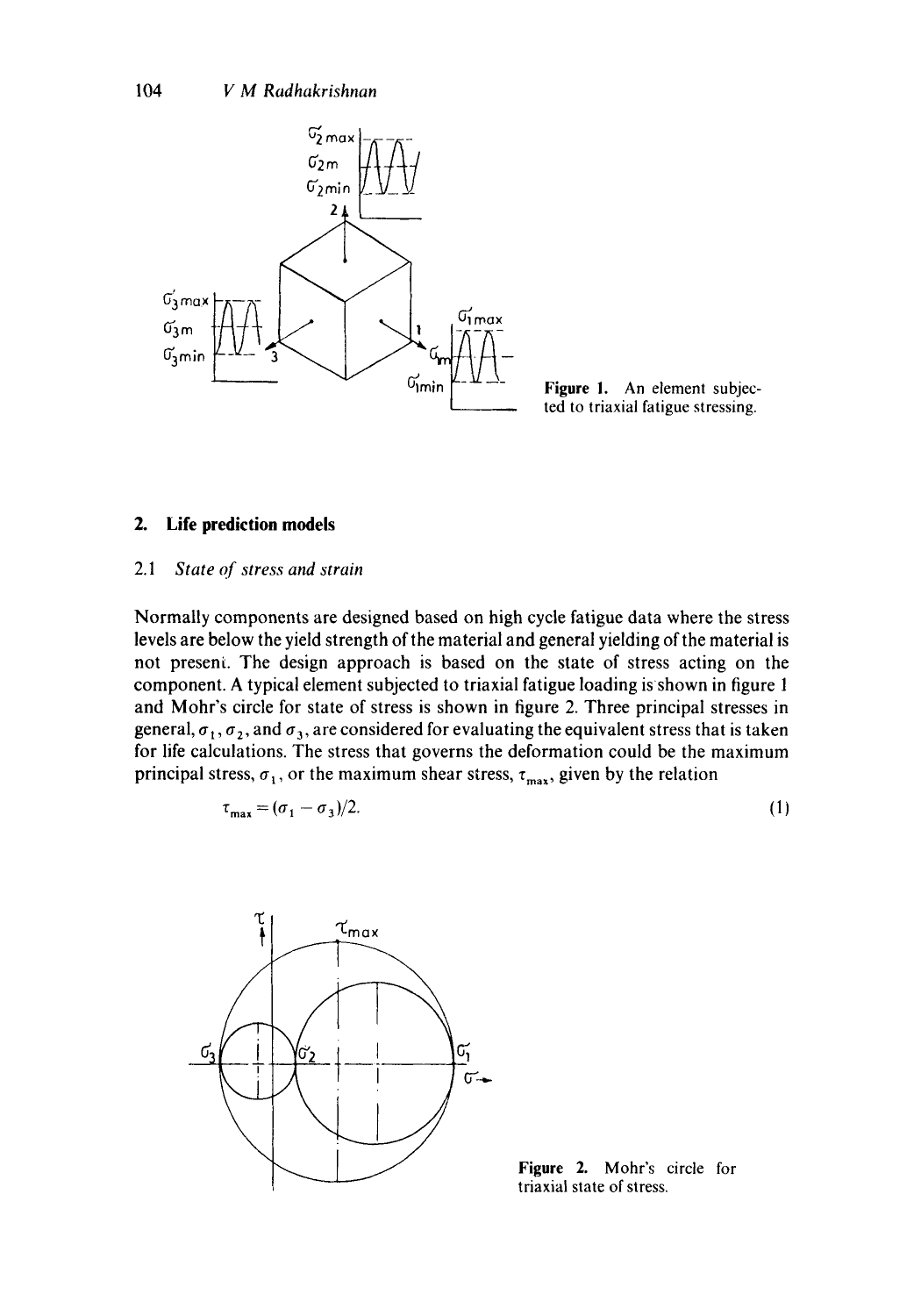Octahedral shear stress,  $\tau_{\text{act}}$ , is also considered as a controlling parameter for deformation and is given by

$$
\tau_{\text{oct}} = (1/3) [(\sigma_1 - \sigma_2)^2 + (\sigma_2 - \sigma_3)^2 + (\sigma_3 - \sigma_1)^2]^{1/2}.
$$
 (2)

The corresponding strains, i.e., maximum shear strain and the octahedral shear strain are given by

$$
\gamma_{\text{max}} = \varepsilon_1 - \varepsilon_2. \tag{3}
$$

and

$$
\gamma_{\text{oct}} = (2/3) \left[ (\varepsilon_1 - \varepsilon_2)^2 + (\varepsilon_2 - \varepsilon_3)^2 + (\varepsilon_3 - \varepsilon_1)^2 \right]^{1/2}.
$$
 (4)

In terms of equivalent normal stress and strain we have

$$
\tau_{\text{oct}} = 2^{1/2}/3\,\bar{\sigma},\tag{5}
$$

and

$$
\gamma_{\text{oct}} = 2^{1/2} \bar{\varepsilon}.\tag{6}
$$

In the following, stress- and strain-based approaches for multiaxial fatigue are considered for the calculation of the equivalent parameters.

### 2.2 *Stress based approach*

Consider a machine member subjected to a triaxial pulsating load along the three principal axes. The stresses vary from a minimum to a maximum with a mean value. For simplicity it is assumed that the stresses are in-phase and the principal axes are fixed. Under such a condition, Sines (1955) proposed a relation in the form

$$
\begin{aligned} \left[ (\sigma_{a1} - \sigma_{a2})^2 + (\sigma_{a2} - \sigma_{a3})^2 + (\sigma_{a3} - \sigma_{a1})^2 \right]^{1/2} \\ + \left[ A(\sigma_{m1} + \sigma_{m2} + \sigma_{m3}) \right] &= 2^{1/2} \sigma_n, \end{aligned} \tag{7}
$$

where  $\sigma_{ai}$  is the alternating principal stress,  $\sigma_{mi}$  the mean stress, A a constant,  $\sigma_n$  the uniaxial fully reversed fatigue stress that is expected to give the same life on smooth specimens as the multiaxial state.

The above relation for biaxial loading will be reduced to

$$
(\sigma_{a1}^2 - \sigma_{a1}\sigma_{a2} + \sigma_{a2}^2)^{1/2} + A(\sigma_{m1} + \sigma_{m2})/2^{1/2} = \sigma_n.
$$
 (8)

This relation gives a family of ellipses with their centres decided by the mean stresses  $\sigma_{m1}$  and  $\sigma_{m2}$ , as shown in figure 3. Thus, lines of constant octahedral shear stress are ellipses in such a plane. The different ellipses give the areas of safe alternating stresses on a stress plane for biaxial stresses. For any biaxial in-phase alternating stress that corresponds to the fatigue criterion, successive instantaneous states of stress are represented by points on a diameter of such an ellipse. The centre of the ellipse is the mean stress. Ellipses that are located on a line of constant octahedral normal mean stress 45° downward to the right, are of equal size. Increasing the mean stress decreases the size of the ellipse. The approach assumes that (ij there is no gross yielding, and (ii) the alternating stresses can be represented by principal alternating stresses along fixed principal axes.

Sines 11955) showed a good correlation with experimental results in high cycle fatigue. Static torsion has been found to have less effect than static bending on alternating fatigue strength when gross yielding is avoided.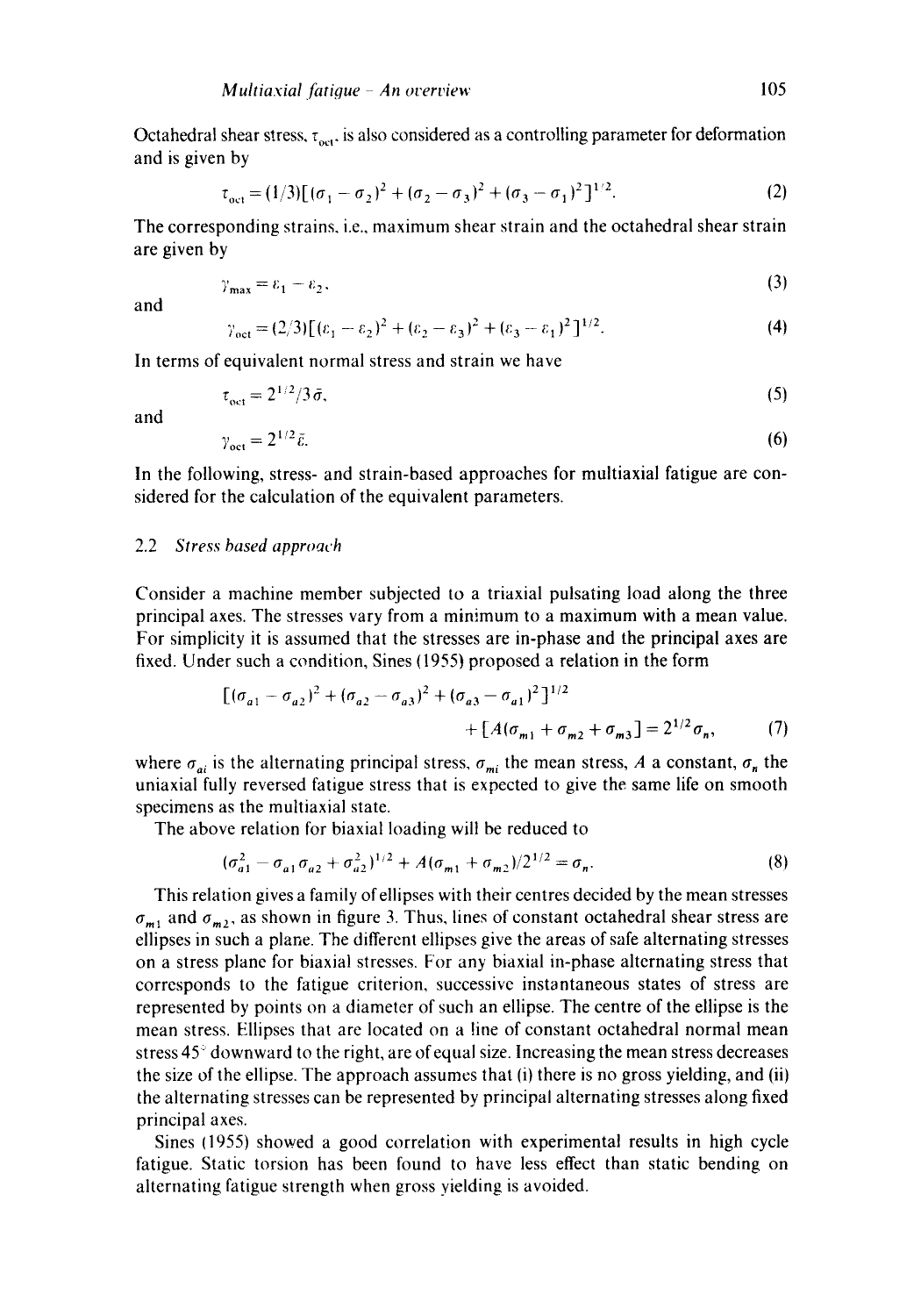

Figure 3. Areas of safe alter nating stresses on a biaxial stress-plane.

Findley (1957, 1959) introduced the influence of normal stress acting on the maximum shear stress plane and has given the fatigue life relation as

$$
\tau_a + k \sigma_{n \max} = f(N_f) \tag{9}
$$

where k is a constant. Thus the allowable alternating shear stress,  $\tau_a$ , for a given fatigue life decreases with an increase in the maximum normal stress  $\sigma_{n \max}$  on the plane of the critical alternating shear stress.

Combining the approaches due to Sines and Findley, an equation for the fatigue equivalent stress has been proposed in the form,

$$
[(\sigma_{a1} - \sigma_{a2})^2 + (\sigma_{a2} - \sigma_{a3})^2 + (\sigma_{a3} - \sigma_{a1})^2]^{0.5}
$$
  
+  $A[\sigma_{m1} + \sigma_{m2} + \sigma_{m3}] + B[\sigma_{a1} + \sigma_{a2} + \sigma_{a3}] = C,$  (10)

where  $\sigma_{ai}$  are the principal alternating stress ranges, and  $\sigma_{mi}$  the principal static stresses.

Kakuno & Kawada (1979) were able to show good correlation with experimental results obtained from bending and torsion fatigue testing. The above criterion implies that there will be fatigue failure under hydrostatic alternating stresses i.e.,  $\sigma_{a1} = \sigma_{a2} = \sigma_{a3}$ . The constant B which determines the contribution of the hydrostatic alternating component could be positive or negative indicating the deterimental or beneficial effects. However, for cases where there is phase lag, the effect is not clearly brought out in the equation.

McDiarmid (1985, 1987, 1991, 1993) introduced a modification in the stress approach and gave the modified equation in the form

$$
\tau_a(1 + (\sigma_{n \max}/2\sigma_{\text{ult}})) = F(N_f),\tag{11}
$$

where  $\sigma_{\text{ult}}$  is the tensile strength. The function F depends on whether the cracking grows along the surface (mode III) or grows into the surface (mode I1). The first case occurs in torsion loading and the second one under biaxial tension loading. The theory has been extended for the cases of out-of-phase biaxial stresses and has been shown that the outof-phase stresses produce shorter fatigue lives than equal in-phase stresses. Typical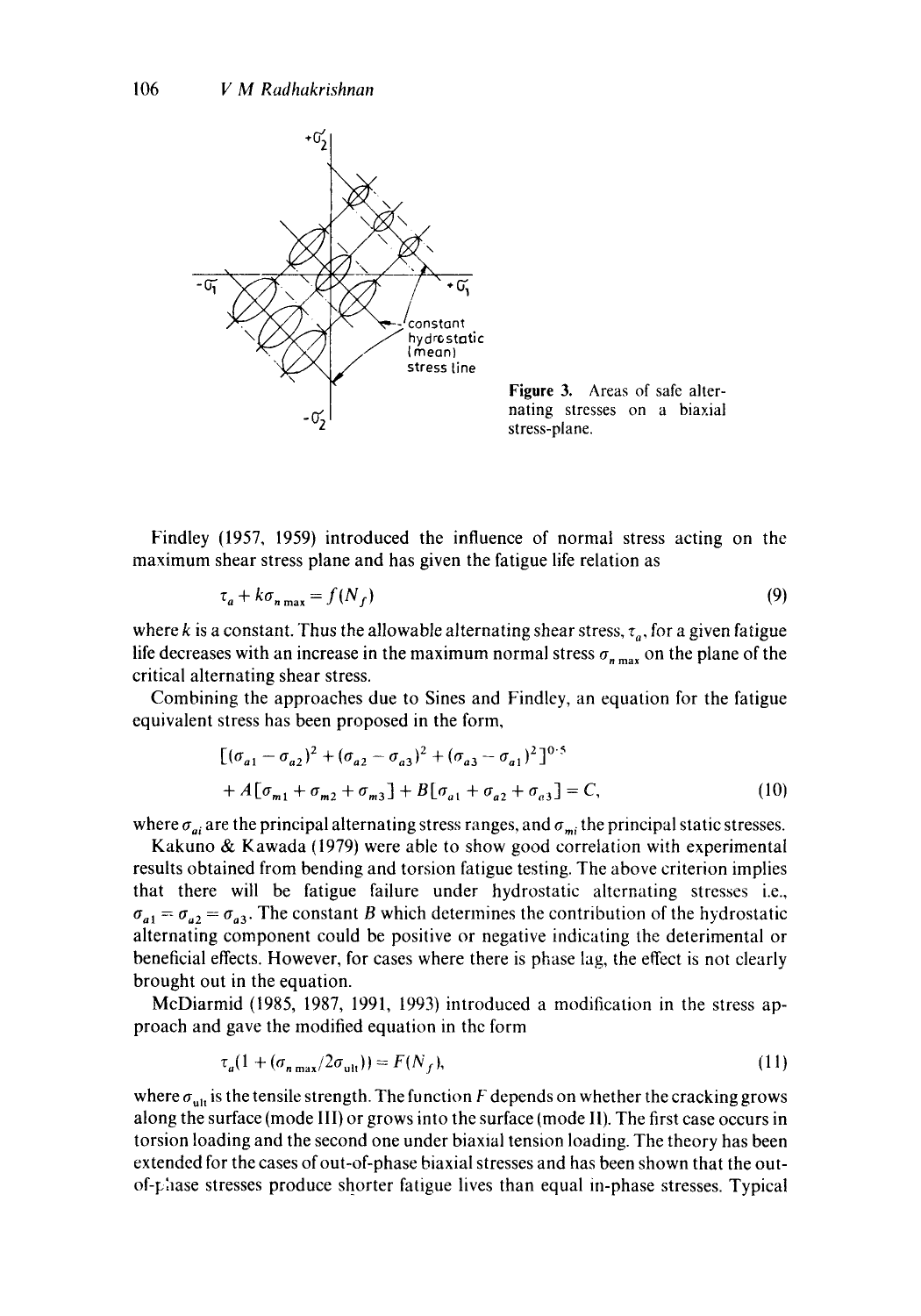

**Figure** 4. Effect of phase lag and different frequency on  $S - N$ curve of EN 24 steel.

experimental results for both out-of-phase and different frequencies are shown in figure 4 for the material EN 24 steel.  $S - N$  curve (case 1) gives for uniaxial condition. In biaxial condition, when  $\sigma_1$  and  $\sigma_2$  are both in-phase (case 2), the fatigue strength is reduced as compared to uniaxial loading. When both of them are completely out-of-phase (case 4), the strength is still lower. Similarly, it can be seen that different frequencies for  $\sigma_1$  and  $\sigma_2$  also (cases 6 and 8) reduce the fatigue strength as compared to the uniaxial condition.

A relation of the type

$$
\tau_{\text{max}} + k \sigma_{n \text{ max}} = C N_f^{-\alpha} \tag{12}
$$

has been used to compute the life. For out-of-phase angle of  $90^\circ$ 

 $\tau + k\delta_n = \tau \cos wt + k\sigma \sin wt$  (13)

For maximum value of  $(\tau + k\sigma_n)$  we have

$$
\tan wt = k\sigma/\tau = k/\lambda_{\sigma},\tag{14}
$$

where  $\lambda_{\sigma} = \tau_a/\sigma_a$ .

Thus the maximum value of  $(\tau + k\sigma_n)$  can be found for different values of  $\lambda_{\sigma}$  ( $=\tau_a/\sigma_a$ ).

The analysis can also be extended to cases of different frequencies. The experimental results on 1045 steel and the applicability of the model are shown in figure 5. In the out-of-phase loading the damage is likely to be more severe. Though, in the out-ofphase cases, the maximum normal stresses do not occur simultaneously with maximum shear stresses in any plane, the analysis used here maximises the  $(\tau + k\sigma_n)$  critical parameter for each particular loading condition.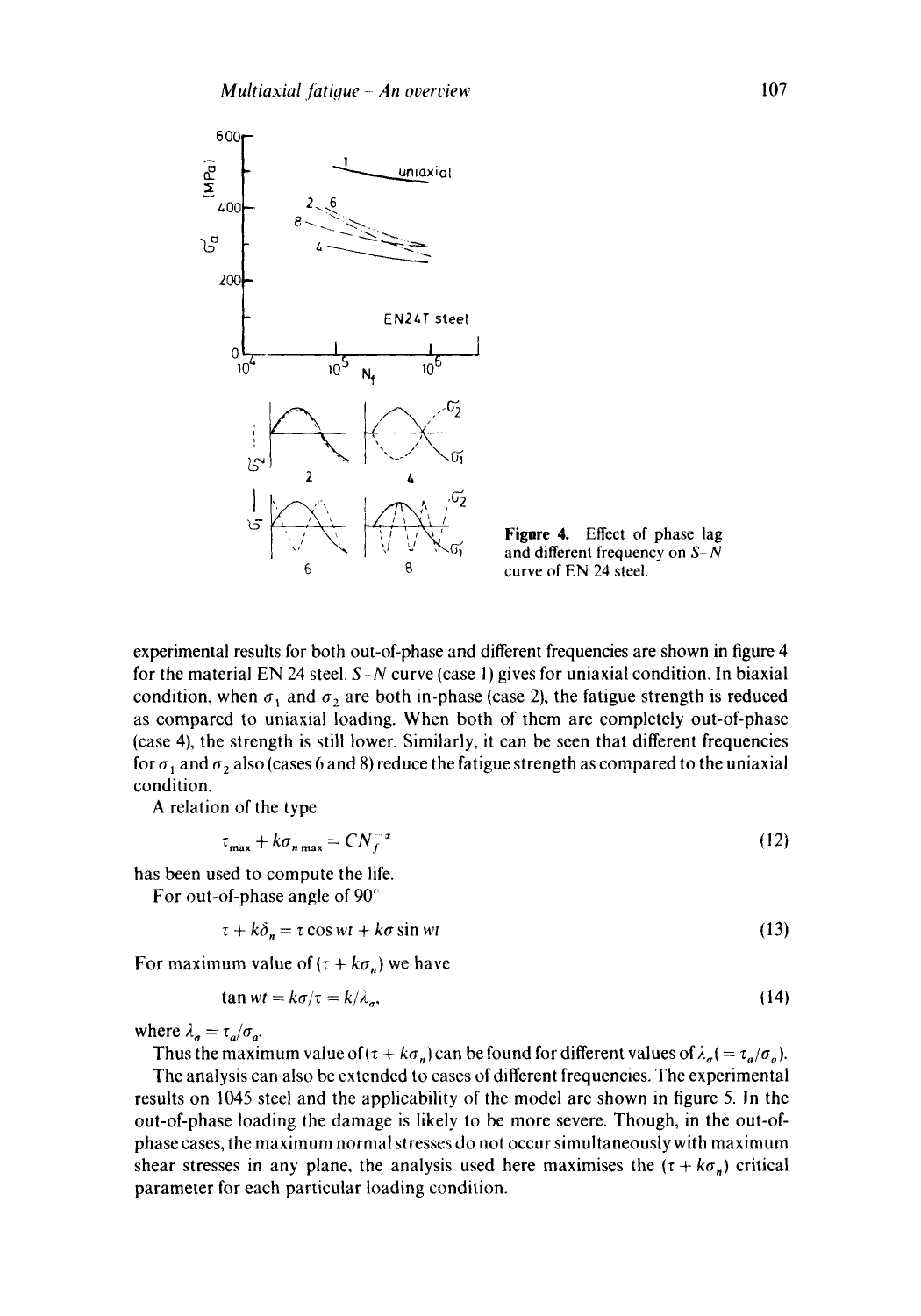

**Figure** 5. Relation between the equivalent stress due to McDiarmid and fatigue life of 1045 steel.

In the stress based approach two criteria are normally used - one based on maximum shear stress amplitude(Tresca) to correlate the life and incorporated in the ASME Boiler and Pressure Vessel Code Section III - and the other based on octahedral shear stress amplitude (yon Mises) incorporated in Code Case N-47-12 of Section 1II.

Both these methods compute an equivalent fully reversed uniaxial stress amplitude from an applied multiaxial state of stress. Life estimation is made by using the relation

$$
\sigma_{\mathbf{e}\mathbf{a}} = \sigma_f'(N_f)^{-\alpha}.\tag{15}
$$

Notches are quite common in components subjected to multiaxial fatigue, such as crank shafts, connecting rods, transmission shafts etc., and hence stress concentration factors should also be taken into consideration.

In cases of shafts or machine members subjected to both bending and torsion the amplitude of the maximum shearing stress used as equivalent stress amplitude in the above equation, is calculated using the Tresca criterion as

$$
\tau_{\text{max}} = \sigma/2[1 + K^2 + (1 + 2K^2 \cos(2\theta) + K^4)^{0.5}]^{1/2},\tag{16}
$$

where  $\sigma$  is the notch bend stress amplitude including the stress concentration factor  $Kb$ in bending,  $\tau$  is the notch torsional shearing stress amplitude including the stress concentration factor *Kt* in torsion,  $K = 2\tau/\sigma$  and  $\emptyset$  is the phase angle between applied bending and torsional loading.

In the second approach, based on octahedral shear stress amplitude, the equivalent stress amplitude,  $\tau_{eq}$ , is given by

$$
\tau_{eq} = (\sigma/2)[1 + 3/4K^2 + (1 + (3/2)K^2 \cos(2\theta) + (9/16)K^4)^{0.5}]^{0.5}.
$$
 (17)

The effects of stress concentration in bending and torsion are to be included in both the approaches. In some cases the fatigue notch factor  $K_f$  could be assumed to be unity. However, this assumption is likely to lead to over estimation of fatigue life, specially in high strength materials. In high cycle fatigue, out-of-phase loading appears to be more damaging than in-phase loading for the same applied load levels.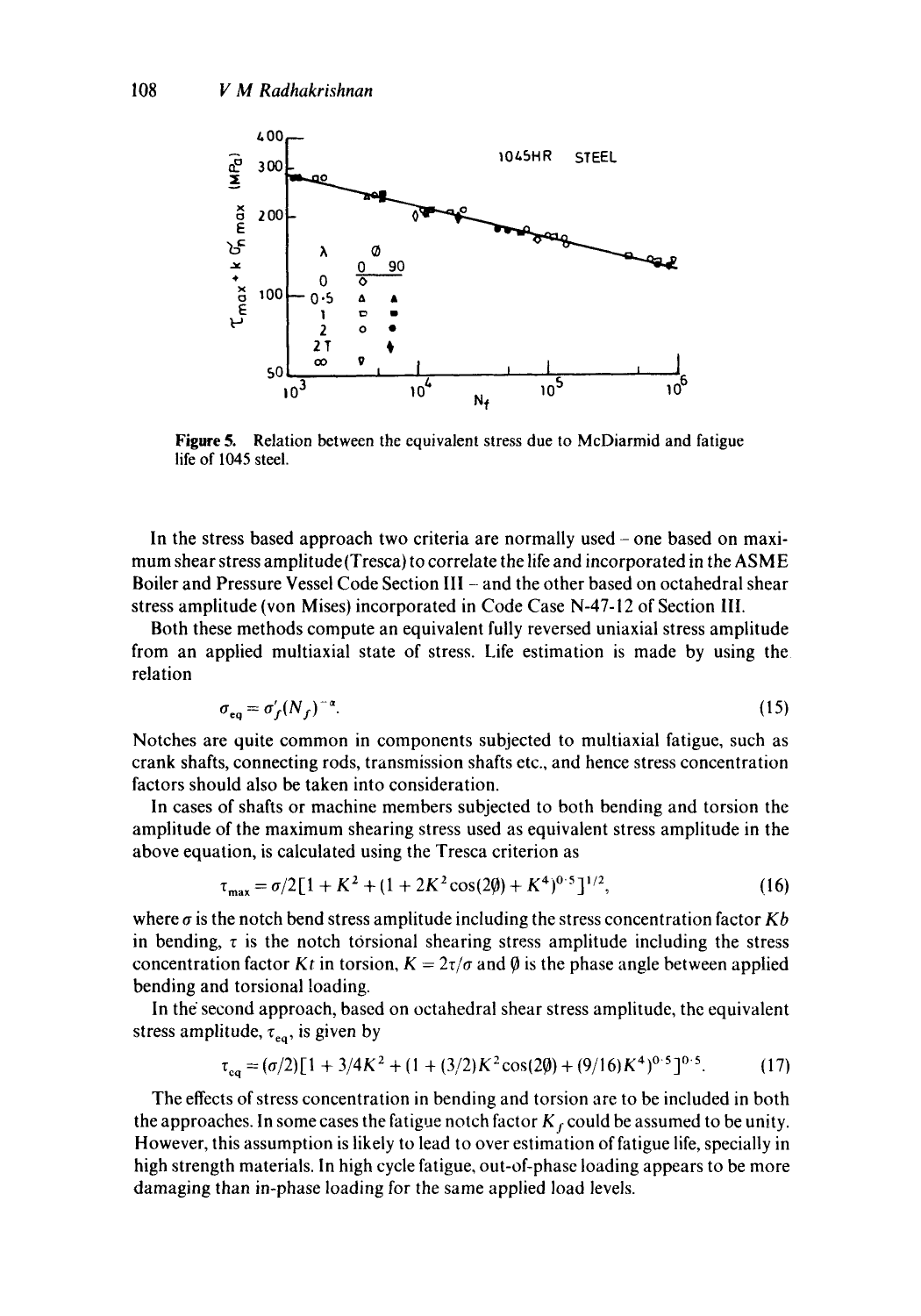#### 2.3 *Strain based approach*

Fatigue lives under multiaxial loading may differ significantly from those observed under equivalent uniaxial loading conditions due to additional damage and deformation mechanisms that are activated under first condition. Many investigations have been conducted over the last two decades on thin-walled tubular specimens to characterize the fatigue behaviour of several engineering alloys under combined axial and torsional loading conditions. These investigations involved both in-phase and out-of-phase strain-controlled axial-torsional fatigue tests. The materials investigated included aluminium alloys, low alloy steels, stainless steels, and nickel base super alloys (Socie & Shield 1984; Fatemi & Stephens 1989; Jayaraman & Ditmars 1989; Nitta *et al*  1989; Sreeramesh & Bonacuse 1993).

Many life prediction models have been proposed to estimate fatigue life under combined cyclic axial-torsional loading conditions (Haverd & Topper 1971; Miller & Brown 1984; Fatemi & Kurath 1988; Fatemi & Socie 1988; Socie 19891. Some of these models include parameters based on the von Mises equivalent strain range, the principal stresses or strains and on a combination of maximum shear strain and the normal stress and/or normal strain acting on the maximum shear plane. Most of these life prediction models have been verified with room temperature axial-torsional data.

The local strain based approach has become an important tool for prediction of fatigue life. Many attempts have been made to identify the damage parameters capable of predicting multiaxial fatigue. The important among them are

- (a) maximum principal strain amplitude;
- (b) maximum shear strain amplitude;
- [c) yon Mises effective strain amplitude;
- $(d)$  Brown-Miller approach;
- (e) Lohr-Ellison approach;
- (f) other strain-based approaches;
- $(g)$  energy-based approach.

2.3a *Maximum principal strain approach:* In the maximum principal strain approach the principal strain  $\varepsilon_1$ ,  $\varepsilon_2$ ,  $\varepsilon_3$  are determined by an appropriate transformation of the measured or applied strains  $\varepsilon_{ij}$ . For correlating multiaxial fatigue tests, the range of maximum principal strain on the plane that experiences the maximum principal strain range is considered the dominant parameter to describe damage. The strain life equation is written in the form

$$
\Delta \varepsilon_1 = A(N_f)^{-\alpha} + B(N_f)^{-\beta},\tag{18}
$$

where,  $A = \sigma'_r / E$  and  $B = \varepsilon'_r$ .

2.3b *Maximum shear strain approach:* In the case of maximum shear strain range approach the shear strain range  $\Delta_{\gamma_{\text{max}}}$  is given by

$$
\Delta \gamma_{\text{max}} = (\varepsilon_1 - \varepsilon_3)_{\text{max}}.\tag{19}
$$

This can be related to the fatigue life  $N_f$  as

$$
\Delta \gamma_{\text{max}} = A(N_f)^{-\alpha} + B(N_f)^{-\beta}.
$$
 (20)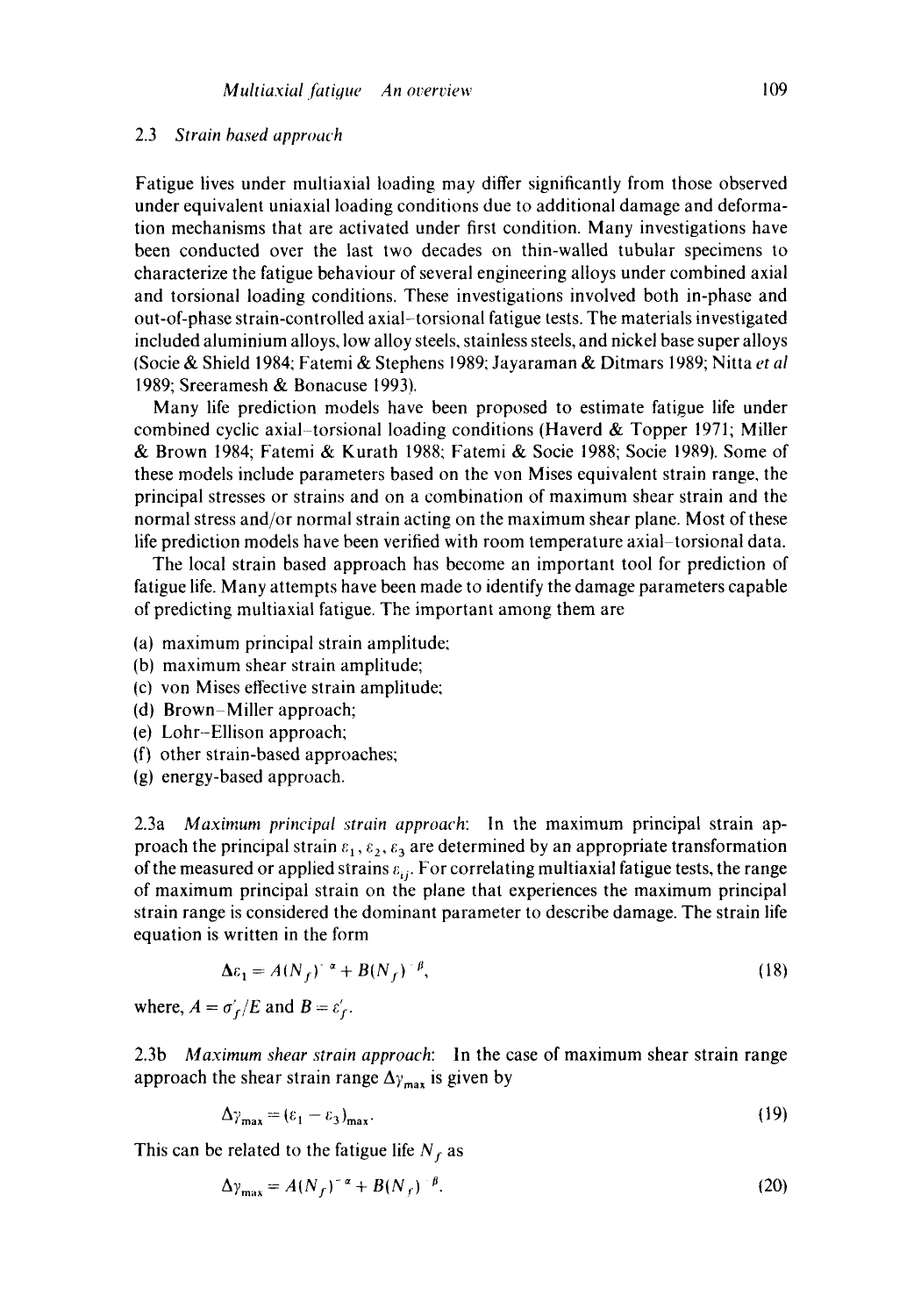In the case of a shaft with a notch subjected to bending and torsion the relation for shear strain range,  $\Delta \gamma$  can be written as

$$
\Delta \gamma_{\text{max}} = [\Delta \varepsilon_x^2 (1+v)^2 + \Delta \gamma_{xy}^2]^{0.5}, \text{ for in-phase loading,}
$$
 (21)

and

$$
\Delta \gamma_{\text{max}} = \text{greater of} \begin{bmatrix} \Delta \gamma_{xy} \\ \Delta \epsilon_x (1+v) \end{bmatrix}, \text{ for 90° out-of-phase loading,} \tag{22}
$$

 $\Delta\gamma_{\text{max}}$  is the range of notch maximum shear strain,  $\Delta\varepsilon_{x}$  is stabilized notch bending strain range, and  $\Delta_{\gamma_{xy}}$  is stabilized notch torsional shear strain range.

The equivalent strain range is found from

$$
\Delta \bar{\varepsilon} = \Delta \gamma_{\text{max}} / (1 + v).
$$

The elastic and plastic values of Poisson's ratio have been taken as  $0.29$  and  $0.5$ .

2.3c *The yon Mises equivalent strain range model:* The von Mises effective strain may be thought of as the root mean square of the maximum principal shear strain normalised to axial loading. It is also called the octahedral shear strain.

This model gives the multiaxial equivalent strain range in the form

$$
\Delta \bar{\varepsilon} = [1/(2^{1/2}(1+\nu))] / [(\Delta \varepsilon_1 - \Delta \varepsilon_2)^2 + (\Delta \varepsilon_2 - \Delta \varepsilon_3)^2 + (\Delta \varepsilon_3 - \Delta \varepsilon_1)^2]^{1/2},
$$
\n(23)

where

 $\Delta \bar{\varepsilon}$  = von Mises effective strain amplitude.

In the case of combined bending and torsion the relation can be written as

$$
\Delta \varepsilon_1 \text{ or } \Delta \varepsilon_2 = (1/2)(\Delta \varepsilon_x + \Delta \varepsilon_y) \pm [(\Delta \varepsilon_x - \Delta \varepsilon_y)^2 + \Delta \gamma_{xy}]^{0.5}
$$
 (24)

$$
\Delta \varepsilon_3 = [-v/(1-v)](\Delta \varepsilon_1 + \Delta \varepsilon_2), \tag{25}
$$

where  $\Delta \varepsilon$ <sub>v</sub> is the circumferential strain range.

The effective strain is used as an equivalent uniaxial strain amplitude to predict fatigue life. The variable Poisson's ratio,  $v$ , is defined as

$$
v = (v_{\rm el} \varepsilon_{\rm el} + v_{\rm p} \varepsilon_{\rm p})/\varepsilon_{\rm t} \tag{26}
$$

where  $\varepsilon_{el}$ ,  $\varepsilon_{p}$ ,  $\varepsilon_{t}$  are elastic, plastic and total strains respectively and are used in cases of proportional loading.

2.3d *The Brown-Miller approach:* Figure 6 shows the Mohr's circle based on maximum principal strain in triaxial loading situation. In fatigue fractvre two strain parameters are important, that is, (i) the size of the largest circle created in a cycle  $(\epsilon_1 - \epsilon_3)$ , and (ii) the location of this circle in strain space, i.e.,  $(\epsilon_1 + \epsilon_3)/2$ . Thus it can be seen that equivalent stress or strain calculation on the basis of Tresca or von Mises criterion may not be sufficient to calculate the fatigue life.

Brown & Miller (1973) (B-M) postulated that failure under multiaxial fatigue is governed by a functional relation between the maximum range of shear strain and the range of normal strain acting on the plane where the former occurs. Thus

$$
(\varepsilon_1 - \varepsilon_3)/2 = f[\varepsilon_1 + \varepsilon_3]/2 \tag{27}
$$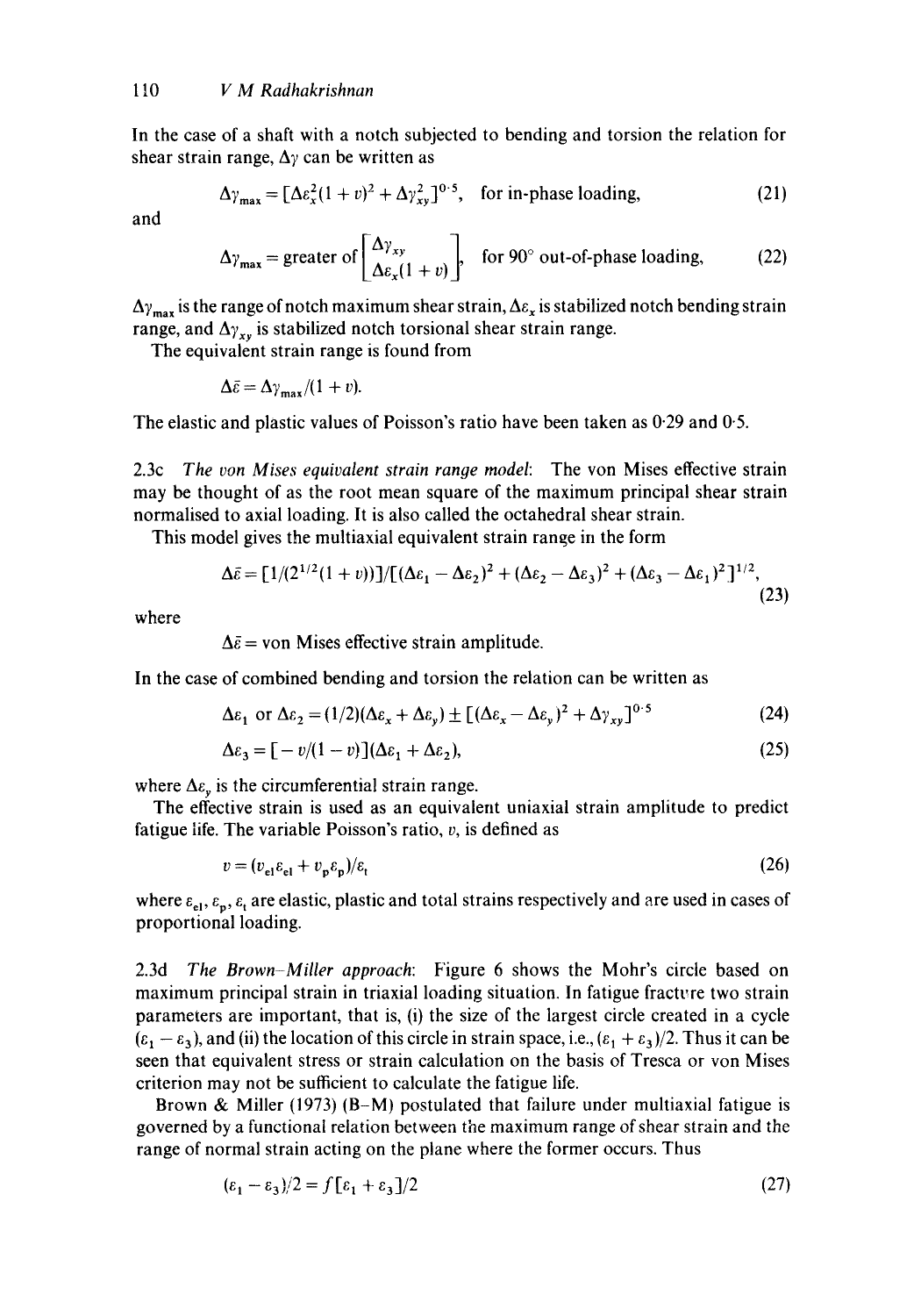

Figure 6. Mohr's circle based on maximum principal strains.

The approach proposed is for fixed principal strain axes and in-phase straining. The function  $f$  is not defined and varies with life.

The B-M approach considers that, in addition to the amplitude of the maximum shear strain  $\gamma_{\text{max}}$ , the amplitude of the normal strain  $\varepsilon_n$  acting perpendicular to the plane of maximum shear strain amplitude. Thus we have

$$
(\gamma_{\text{max}}/g)^t + (\varepsilon_n/h)^t = 1. \tag{28}
$$

Contours of constant life on  $\gamma_{\text{max}}$  versus  $\varepsilon_n$  called Lamda planes are obtained. The constants  $g, h$ , and i were found to vary with life. However, it was suggested that a safe and simple design criterion could be established with  $i = 2$ , so that

$$
(\gamma_{\text{max}}/g)^2 + (\varepsilon_n/h)^2 = 1\tag{29}
$$

A typical Lamda plane and the constant life contours on the  $\gamma_{\text{max}}$  and  $(\epsilon_1 + \epsilon_3)/2$ axes are shown in figure 7. The figure also shows how stage 1 and stage II cracks grow in relation to the surface. There are two cases (A) and (B). Stage I growth plane is inclined at  $45^\circ$  to the principal direction while stage II is perpendicular, in case (A) type, cracks are contained in the surface layers. This state occurs in torsion testing and the growth of these cracks is by mode II along the surface and mode IIl in depth. In case (B) type, the crack growth situation is more dangerous. The cracks grow from the surface to inside the material. The stage l crack is driven inside by a mode II mechanism, but the mode I plays an increasing role as crack enters stage II. As can be seen in figure 7, the same life time of 500 cycles occurs when the plastic shear strain is 0.325 in a plane strain test and 0.6 in a pure torsion test.  $\varepsilon_n$  is zero in both cases. This is because in the former case a dangerous case (B) type crack is generated while in the latter case of torsion test, a case (A) type crack propagates along the surface.

Extending this approach Kandil *et al* (1982) showed that the life,  $N_f$ , can be related to the strain criterion in the form

$$
\Delta \gamma_{\text{max}} + S \varepsilon_n = A_1 (\sigma_f^{\prime}/\Sigma)(N_f)^{-\alpha} + A_2 \varepsilon_f^{\prime}(N_f)^{-\beta},\tag{30}
$$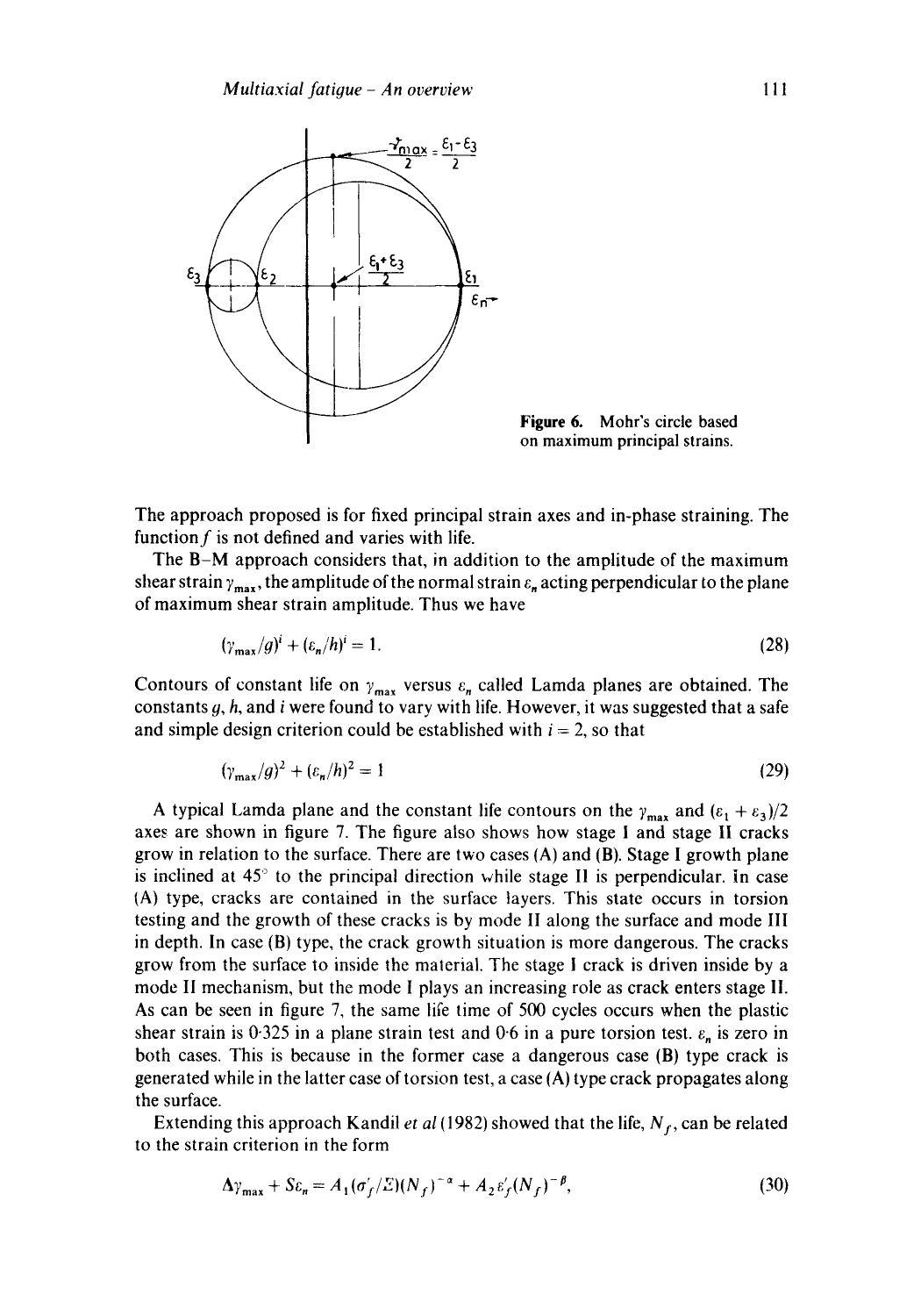

**Figure 7.** Representation of constant life contours on the Lamda plane. Two types of crack growth (A) along the surface and (B) inside the material are also shown.

where  $S =$  material parameter  $=$  unity,

$$
A_1 = 2(1 + v_e) + S(1 - v_e) = 3.3,
$$
  

$$
A_2 = 2(1 + v_p) + S(1 - v_p) = 3.5.
$$

2.3e *The Lohr-Ellison approach:* Taking into consideration the shear strain range that makes the crack propagate from the surface to inside the material, Lohr & Ellison (1980) proposed a critical plane theory, leading to the formulation of the relation

$$
\Delta \gamma^* + k \varepsilon_n^* = C. \tag{31}
$$

 $\Delta \gamma^*$  is the maximum shear strain acting on a plane which intersects the surface at 45 $^{\circ}$ and will control fatigue life in the low cycle regime.  $\Delta \varepsilon_n^*$  is the direct strain normal to this plane and may have a modifying influence.

When the minimum principal strain is primarily normal to the surface the  $\Delta \gamma^*$  is given by

$$
\Delta \gamma^*/2 = \Delta(\varepsilon_1 - \varepsilon_2)_{\text{max}}/2 \tag{32}
$$

If the second principal strain is most nearly normal to the surface, the value is given by

$$
\Delta \gamma^* / 2 = \Delta(\varepsilon_1 - \varepsilon_2). \tag{33}
$$

The normal strain to the plane of shear is given by

$$
\Delta \varepsilon_n / 2 = \left[ \varepsilon_1 + \varepsilon_3 (\text{or } \varepsilon_2) \right] / 4. \tag{34}
$$

The third (or the second) principal strain is normal to the surface.

A life relationship based on the parameter can be developed as

$$
\Delta \gamma^* + k \varepsilon_n^* = 2.88 (\sigma_f'/E)(2N_f)^{-\alpha} + 3.2\varepsilon_f'(2N_f)^{-\beta},\tag{35}
$$

where  $k = 0.4$ . The constants depend on the value of k as in the previous example.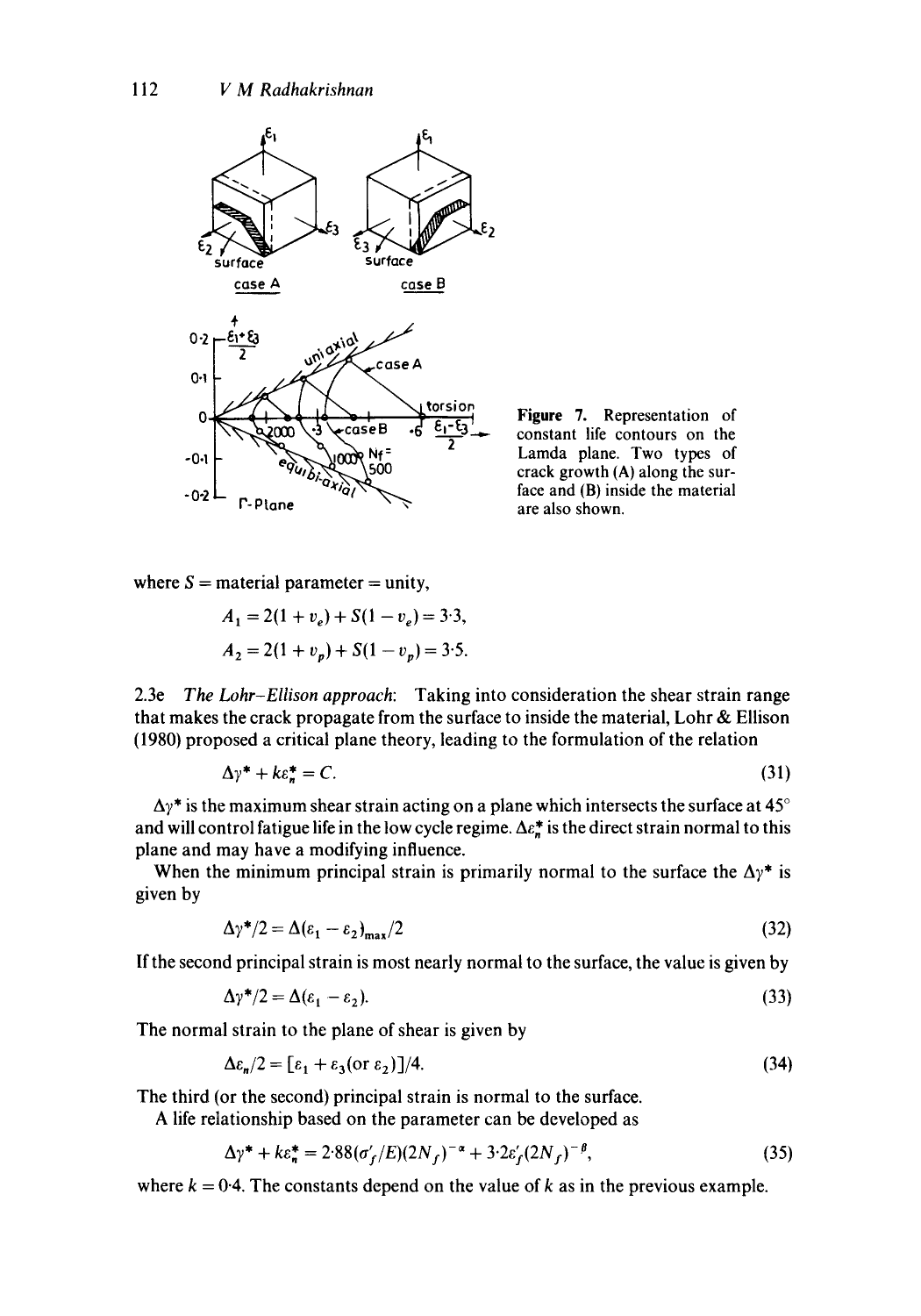The above relation proposed by Lohr & Ellison (1980) is similar to the theory proposed by Kandil *et al* (1982) which yields the relation

$$
\Delta_{\gamma_{\mathbf{p}}} + S \varepsilon_{\mathbf{p}} = F(N_f). \tag{36}
$$

Thus both the theories with suitable values for the constants  $k$  and  $S$  should fit the data equally well.

2.3f *Other strain based approaches:*  Walker (1970) proposed an effective strain,  $\varepsilon_{\text{eff}}$  parameter for biaxial fatigue loading as

$$
\varepsilon_{\rm eff} = (\Delta \gamma_0)^m (\varepsilon_T)^{1-m},\tag{37}
$$

where

$$
\Delta \gamma_0 = 2/3 \left[ \Delta \gamma_x^2 + (\Delta \gamma_x - \Delta \gamma_y)^2 + \Delta \gamma_y^2 \right]^{1/2}.
$$
 (38)

$$
\varepsilon_T = \langle \varepsilon_x \rangle + \langle \varepsilon_y \rangle + \langle \varepsilon_z \rangle. \tag{39}
$$

 $\Delta y_i$  is the principal shearing strain ranges,  $\varepsilon_i$  is the principal normal strains that give the maximum value of  $\varepsilon_r$ ,  $\langle \varepsilon \rangle = \varepsilon$ , if  $\varepsilon > 0$ , are zero otherwise.

The  $\Delta y_0$  parameter, referred to as the octahedral shearing strain range, is considered the main parameter coupled with the total strain  $\varepsilon_T$ .

A total strain criterion in the form

$$
\varepsilon_T = (2/3)^{1/2} \left[ \varepsilon_1^2 + \varepsilon_2^2 + \varepsilon_3^2 \right]_{\text{max}}^{1/2}
$$
 (40)

was proposed by Zamrik (1972).

 $\varepsilon_i$  are the three instantaneous principal strains,  $\varepsilon_T$  is the maximum value of the right hand side. This approach is similar to von Mises criterion. The total strain  $\varepsilon_T$  was related to  $N_f$  in the form,

$$
\varepsilon_T = A(N_f)^{-\alpha},\tag{41}
$$

and was found to give good correlation for both in-phase and out-of-phase combined torsion and push-pull straining of tubular specimens.

2.3g *Energy based approach:* Plastic work approach uses uniaxial stress-strain data to compute the hysteresis energy per cycle, resulting from bending and torsional straining, in-phase and out-of-phase. The plastic work per cycle is defined for this loading as

$$
W_p = \int \sigma_x \mathrm{d}\epsilon_x^p + \tau_{xy} \mathrm{d}\gamma_{xy}^p,\tag{42}
$$

where  $\sigma_x$  and  $\tau_{xy}$  are the axial and torsional components of the stress tensor, d $\varepsilon_x^p$  and  $dy_{xy}^p$  are the corresponding infinitesimal load increment. It is assumed that

$$
W_p = A N_f^{-\alpha} \tag{43}
$$

where the constants A and  $\alpha$  are fitted from uniaxial strain life data.

### **3. Data analysis and discussion**

Figure  $8(a-e)$  show the correlation of experimental data with prediction based on (a) principal strain theory, (b) von Mises criterion, (c) maximum shear strain theory, (d)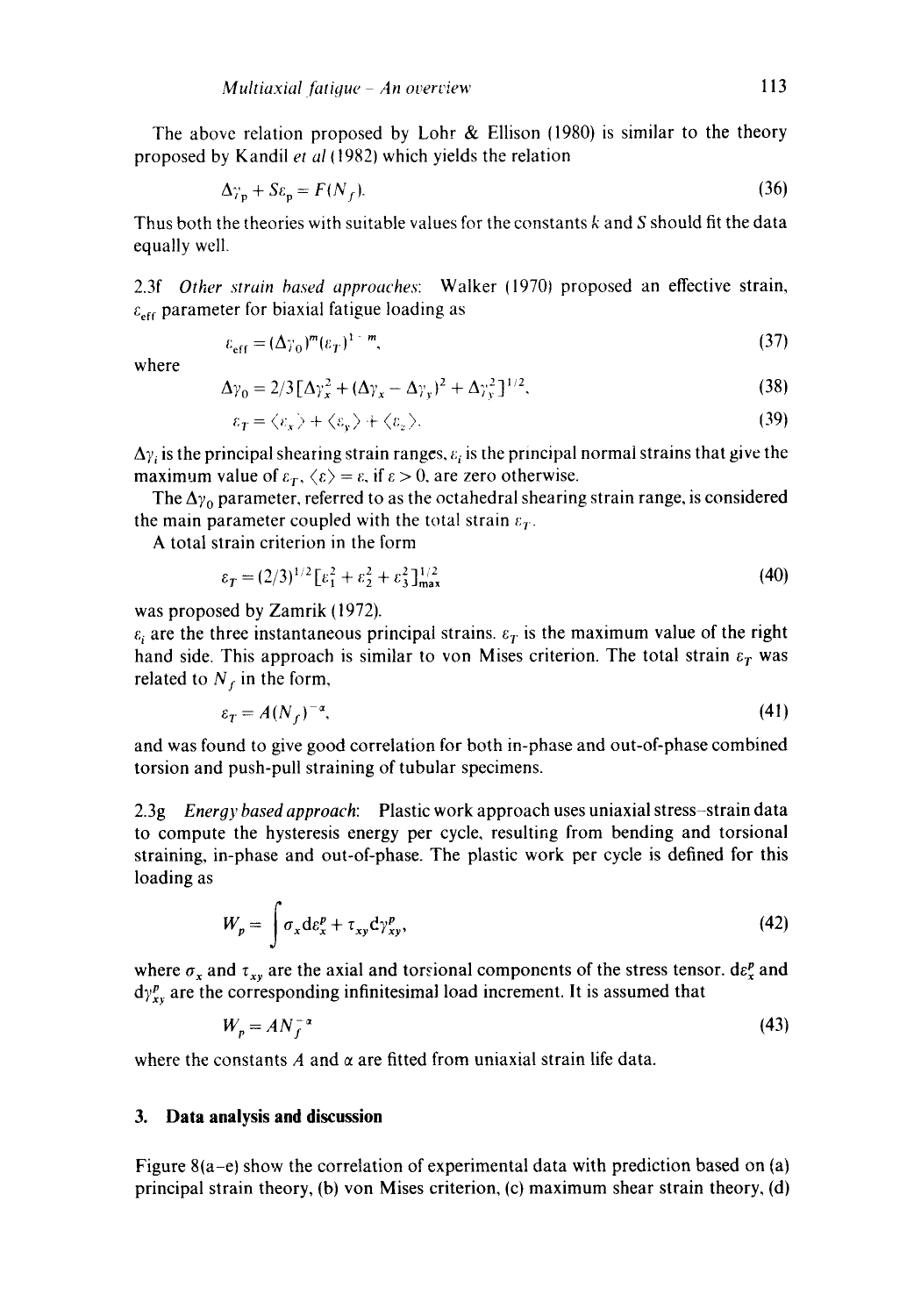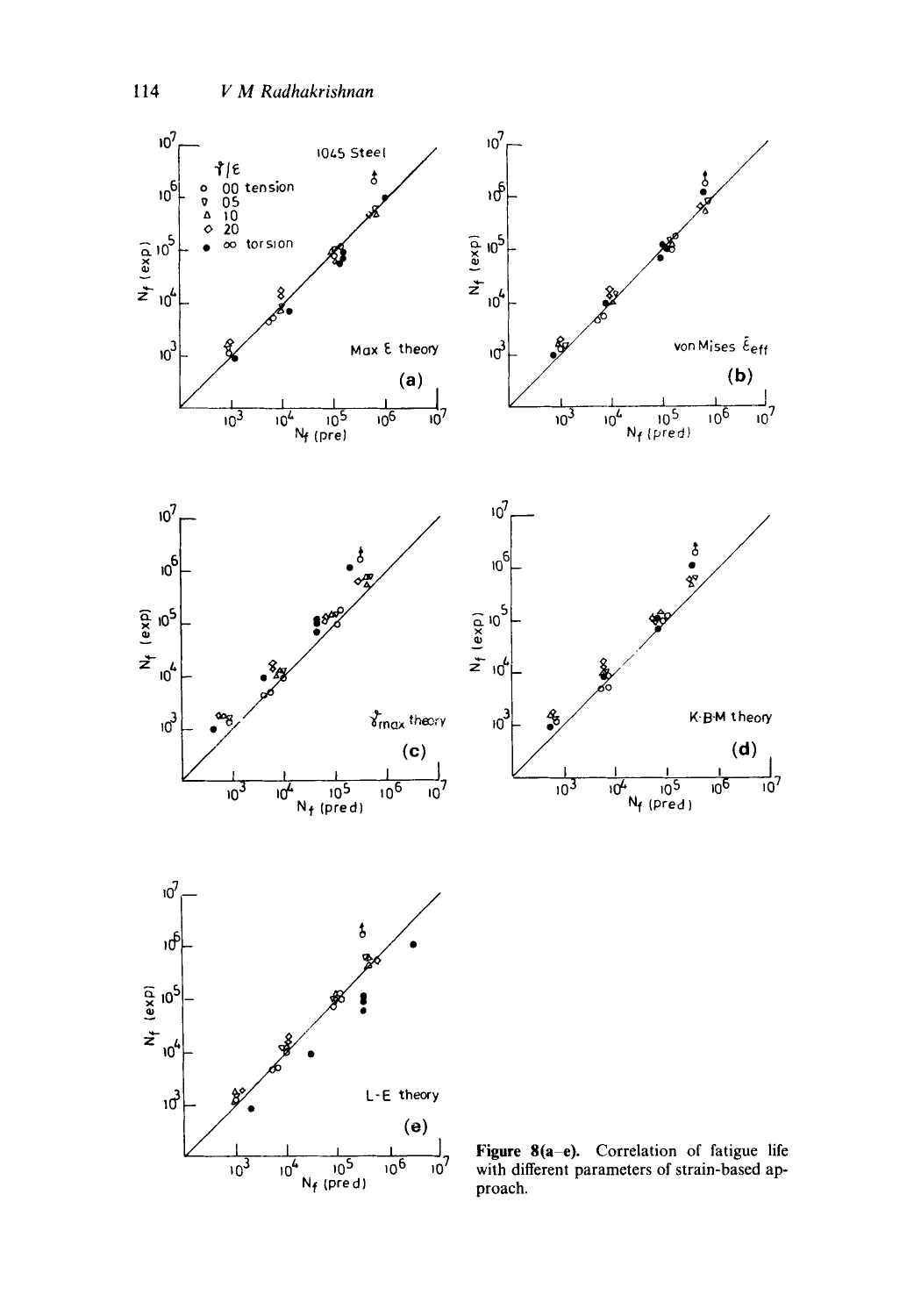**Kandil, Brown and Miller theory and (e) Lohr and Ellison approach. The material**  tested was 1045 steel and results are for smooth thin walled tubular specimen (Fash *et al* 1985). It can be seen that the maximum strain theory and von Mises criterion give good correlation with evenly distributed scatter. In the case of maximum shear strain approach, the prediction is conservative at low as well as high cycles regions. So is the case with the Kandil-Brown-Miller approach also. In the case of the Lohr-Ellison approach the scatter is wide and the torsion results consistently fall out with the prediction which is always non-conservative. Fash *et al* (1985) also found that the aforementioned approaches offer considerably less correlation for notched shaft specimens.

A comparison of the degree of correlation found using a number of failure criterion as applied to automobile steel is shown in figure 9 (McDiarmid 19931. The octahedral shear strain approach as also the approaches due to Brown  $\&$  Miller (1973) and McDiarmid (1993) modified shear stress approach appear to give fairly good correlation within a factor of  $\pm 2$ . Other approaches give large scatter. The octahedral shear strain criterion has the disadvantage of not being able to account for the effect of mean stress or strain. The other two criteria can account for mean stress/strain within their normal stress/strain terms. Thus the modified shear stress based on the critical plane criterion of failure, i.e.,

$$
\tau_{\text{max}}^* + k\sigma_{n\text{max}}^* = \text{constant} \tag{44}
$$

could reasonably be accurate in correlating both the in-phase and  $90^\circ$  out-of-phase tension-torsion SAE experimental data.

SAE experimental programme (Tipton 1989) has shown that von Mises criterion provided reasonably good estimates of finite life under in-phase loading. In the case of out-of-phase loading non-conservative estimates are obtained. It was also observed by Tipton that all the methods gave somewhat more conservative predictions for pure torsion or loadings with higher ratios of torsion to bending. Further, all prediction methods were conservative at long life and somewhat non-conservative at lower cycles, particularly for bending or loadings with larger ratios of bending to torsion.



<sup>2</sup><sub>2</sub> **Figure 9.** Degree of correlation (scatter width) based on different parametric approaches.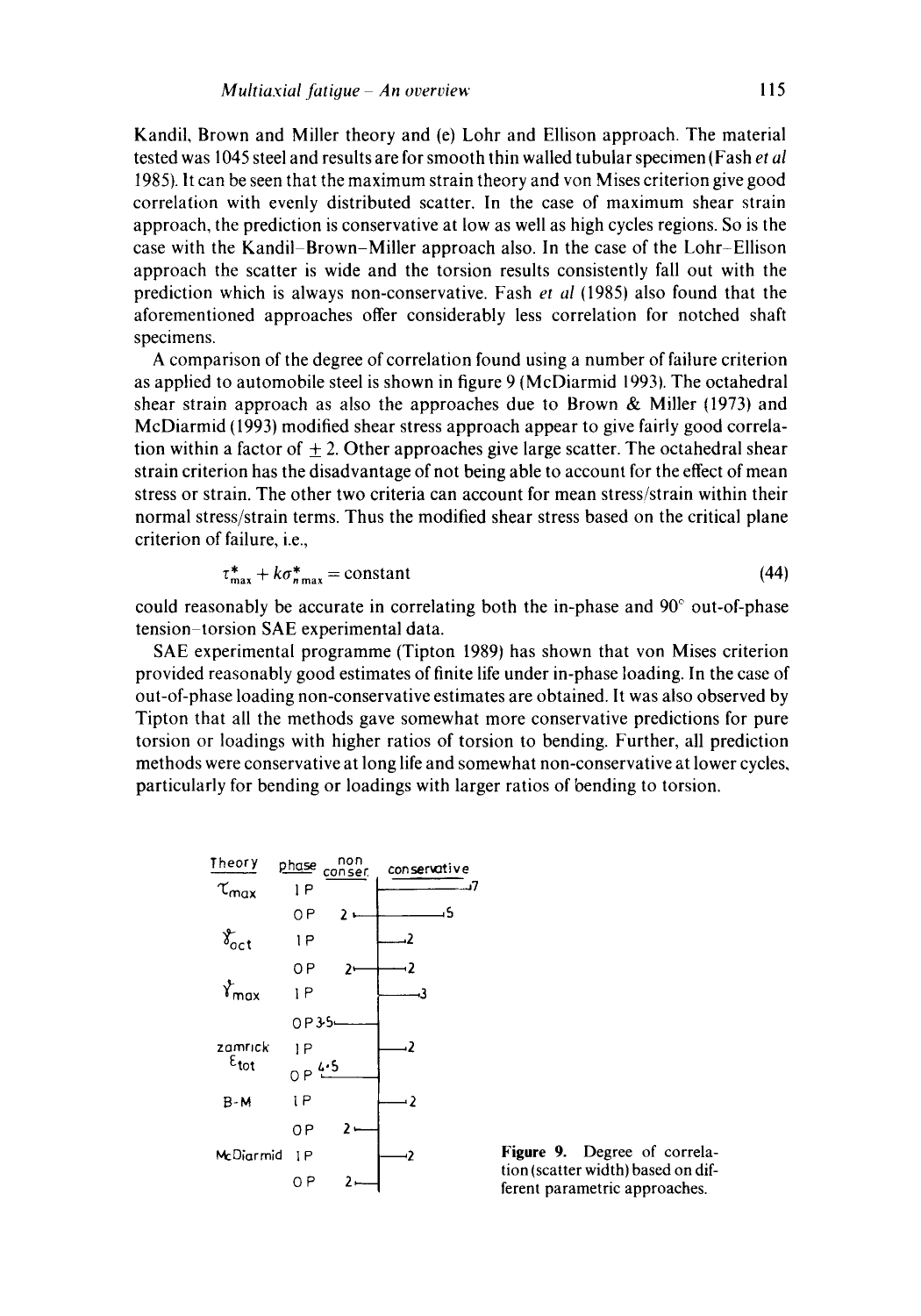Multiaxial fatigue behaviour of notched specimens will depend on stress concentration and stress gradient, as in uniaxial fatigue, and also on the specific type of notch geometry and its influence on cracking behaviour.

Correlations made by conventional strain based methods (Tresca and von Mises) for in-phase tests are fairly sensitive to the Poisson's ratio assumed (i.e., the degree of plasticity). The use of a variable Poisson's ratio with the von Mises approach eliminates this sensitivity. However, the use of a variable Poisson's ratio is invalid for out-of-phase loading.

The ASME Boiler and Pressure Vessel Elevated Temperature Code Sec III uses the von Mises correlation for non-proportional loading with Poisson's ratio as 0.5 (the fully plastic value). However, predictions made by this approach are generally worse (more non-conservative) than predictions made by the same procedure with Poisson's ratio  $= 0.29$  (the fully elastic value). All out-of-phase predictions using this approach are non-conservative, regardless of Poisson's ratio.

The Lohr-Ellison method makes life predictions similar to those of the Brown and Miller approach for bending dominated loading. However, for tests where torsional loading dominates, predictions are nonconservative. The application of this approach to out-of-phase loading is not clearly possible since cracks which are deemed harmless by this approach, could grow detrimentally due to rotating principal stresses.

In the case of out-of-phase biaxial fatigue, constant amplitude stresses of different frequencies produce non-constant amplitude shear stress variations (Miller *et a11967).*  For these conditions the normal stress acting on the maximum shear stress plane is also of non-constant amplitude. The analysis of McDiarmid (1985) concludes that the maximum shear stress criterion using damaging shear stress amplitude appears to be a reasonable basis for fatigue life evaluation under out-of-phase biaxial stresses of different frequencies.

In general out-of-phase stresses could be more damaging than in-phase stresses of the same magnitude, though opposite trends are also observed in certain materials. The total strain approach due to Zamrik (1972) can be applied to out-of-phase loading by maximizing the function  $\varepsilon_T$ . However, the total strain expression reduces to von Mises criterion when the Poisson's ratio is 0"5. Kanazawa *et al* (1977, 1979) showed that out-of-phase loading in 1% Cr-Mo-V steel is more damaging than in-phase loading in the low cycle regime. Further, they observed that both the Tresca and von Mises type criteria are not conservative for out-of-phase multiaxial loading. They proposed that the shear strain range and the normal strain amplitude on the maximum shear plane should, govern out-of-phase multiaxial fatigue, but offered no functional relationship.

When  $\varepsilon_1$ ,  $\varepsilon_2$ , and  $\varepsilon_3$  rotate during every cycle in out-of-phase loading, a number of cracking systems will start operating and endurance will be reduced because of the large value of  $\varepsilon_n$  that can be obtained. However, in some cases, the life time may be extended due to crack growth on one plane being obstructed by other cracks on other planes. Taking a simple bi-axial loading,  $\sigma_1 = \sigma_2$  and  $\sigma_3$  = zero, three distinct cracking systems can operate in the material. Depending on the phase angle  $\emptyset$  one or more cracks will grow thereby either increasing or decreasing the endurance life. Figure 10 shows the effect of phase angle  $\emptyset$  on the endurance cycles in such a simple system of loading (Miller & Brown 1984).

The plastic work life predictions are comparable to those made by the von Mises and the Brown and Miller approaches for in-phase and are reasonably good for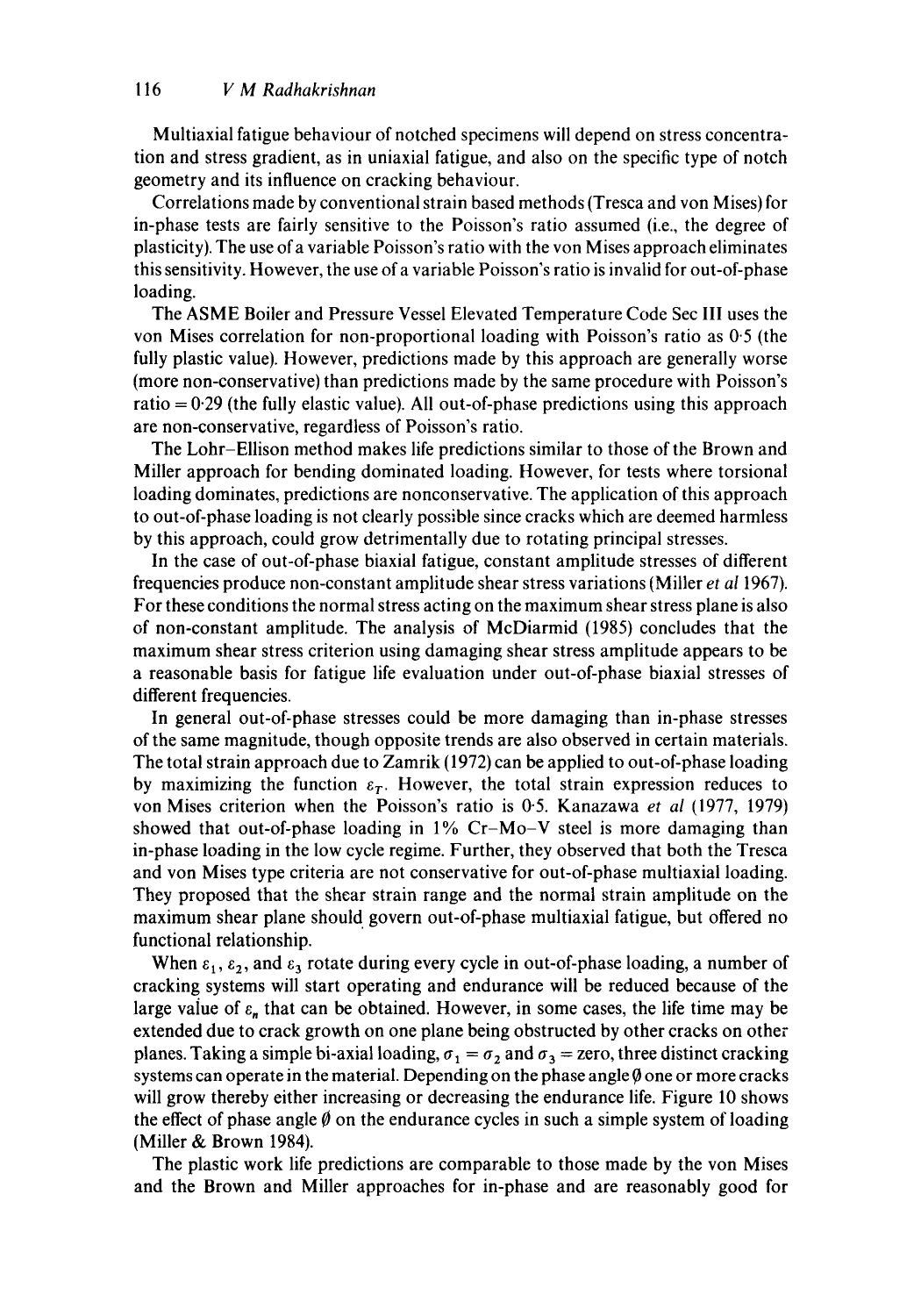

**Figure** 10. Effect of phase angle on the endurance life.

out-of-phase loadings. However, the main difficulty with this approach is that when plastic strains are small, slight variations in their computation can lead to large differences in predicted life. Further, numerical difficulties may be encountered in incremental plasticity routines specially in  $90^\circ$  out-of-phase loading.

Several new equivalent strain criteria have been proposed in recent times, as other criteria like Tresca, octahedral shear strain etc., do not give good predictions, even for in-phase loading. The inadequacy of the octahedral shear strain approach is clearly shown in the case of EN 15 R steel for in-phase tension torsion test results as shown in figure 11a. If  $R(\varepsilon)$  is the ratio of  $\gamma_{\text{oct to } \gamma_{\text{oct torsion}}}$ , i.e.,

$$
R(\varepsilon) = \gamma_{\text{oct}} / \gamma_{\text{oct torsion}}.\tag{45}
$$

it should be equal to unity if octahedral shear strain criterion is valid. However, the values of  $R(\varepsilon_{pp})$  (push-pull loading) deviate significantly from unity indicating the inadequacy of the  $\gamma_{\text{oct}}$  criterion.

Realising the above inadequacy of von Mises criterion, Troshchenko *et al* (1993) proposed a modified octahedral shear strain approach. The octahedral shear stress component  $\gamma_{\text{oct}}$ , is taken in the form,

$$
\gamma_{\text{oct*}} = 0.816[(4/3)(1+v^*)^2 \varepsilon_z^2 + \gamma_{z\theta}^2]^{1/2},\tag{46}
$$

for a material subjected to axial and torsional loading.

 $v^*$  is the Poisson's ratio corresponding to the achieved level of strains. The modified  $\delta_{\text{oct(modified)}}$  is a function of state of strain and  $N_f$ . Thus

$$
\gamma_{\text{oct (modified)}} = 4\psi(\varepsilon, N_f)\gamma_{\text{oct*}} \tag{47}
$$

The function  $\psi(\varepsilon, N_f)$  can be evaluated for different phase angles. The correlation between the modified octahedral shear strain and the fatigue life is shown in figure 1 lb for En 15 R steel. The agreement appears to be good for both in-phase and out-ofphase loading, though separate endurance curves for reversed tension-compression and for torsion are required for the computation. The approach which takes into account the non-proportionality of the deformation process and the dependence of the equivalent strain parameter on life time, is somewhat complicated and involves detailed calculation.

Sreeramesh & Bonacuse (1993) have analysed the behaviour of Haynes 188 alloy in inphase and out-of-phase axial-torsional fatigue at 760°C. The correlation based on the von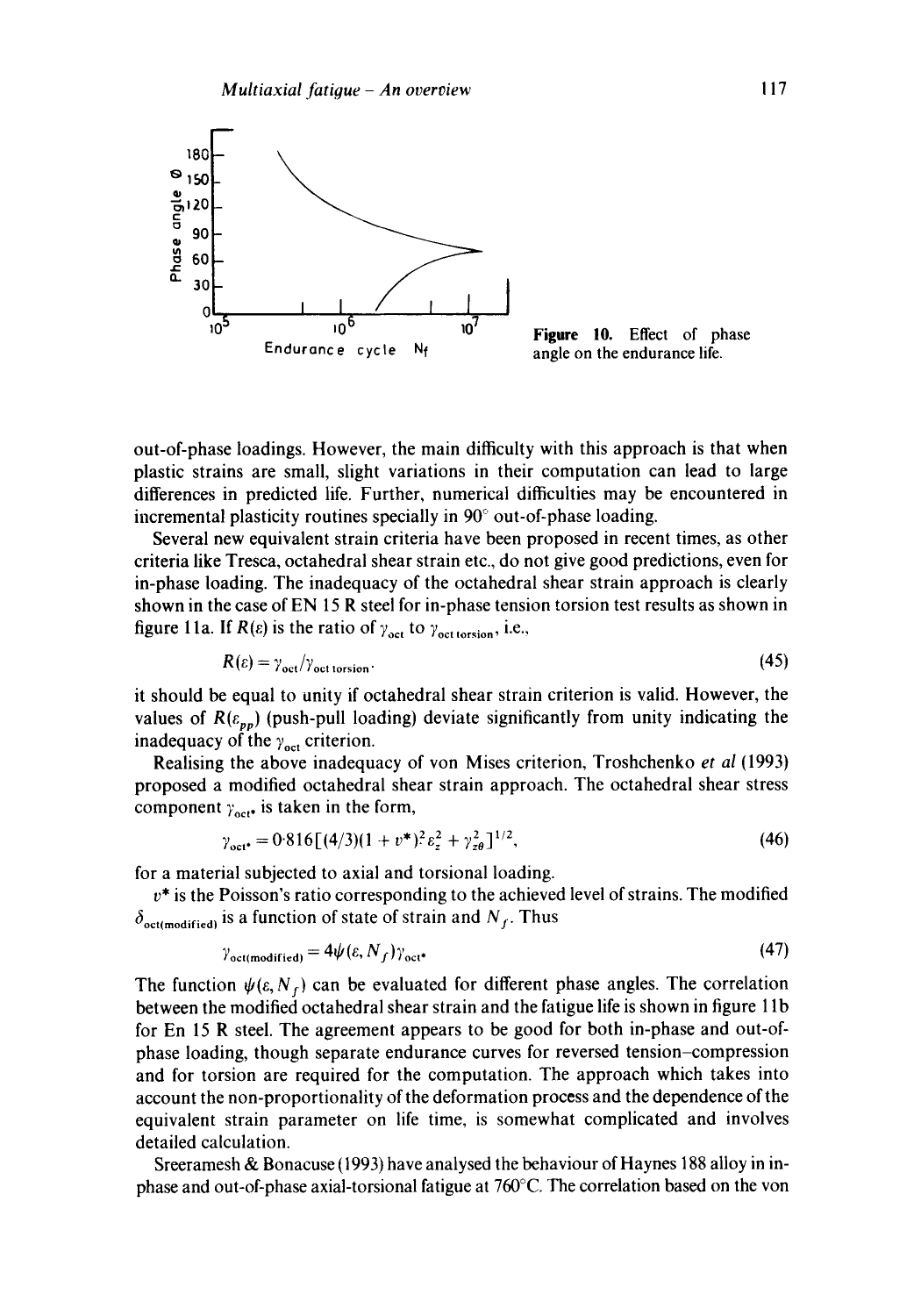

Figure 11. (a) Relation between octahedral shear strain and fatigue life for different phase angles. (b) Correlation of fatigue life with the modified octahedral shear.

Mises criterion, Fatemi-Socie-Kurath (F-S-K) (1988) and Smith-Watson-Topper  $(S-W-T)$  (1970) approaches are shown in figures 12a, b and c respectively.

The von Mises equivalent strain range  $\Delta \varepsilon_{eq}$  is given by

$$
\Delta \varepsilon_{\text{eq}} = \left\{ \left[ \Delta \varepsilon_x - \Delta \varepsilon_y \right)^2 + (\Delta \varepsilon_y - \Delta \varepsilon_z)^2 + (\Delta \varepsilon_z - \Delta \varepsilon_x^2) \right\} + (3/2) \left[ \Delta \gamma_{xy}^2 + \Delta \gamma_{yz}^2 + \Delta \gamma_{zx}^2 \right] \right\}^{1/2} / \left[ 2^{1/2} (1 + v_{\text{eff}}) \right],
$$

with

$$
v_{\rm eff} = \left[ \left( \Delta \varepsilon_e v_e + \Delta \varepsilon_p v_p \right) / \Delta \varepsilon_t \right]. \tag{48}
$$

The yon Mises equivalent strain range for in-phase tests has been computed with the maximum axial strain as the reference because in an in-phase test the axial and engineering shear strains reach their respective maxima simultaneously. However, in an out-of-phase test the axial and the engineering shear strains reach their respective maxima at separate points in a cycle. Therefore for each out-of-phase axia! torsion test the equivalent strain range is computed twice: once with the maximum axial strain as the reference and a second time with the maximum shear strain as the reference. The larger of the two values is used for fatigue life prediction.

The F-S-K parameter is given as

$$
\gamma_{\text{max}}[1 + k(\sigma_n^{\text{max}}/\sigma_{\text{yield}})] = F(N_f) \tag{49}
$$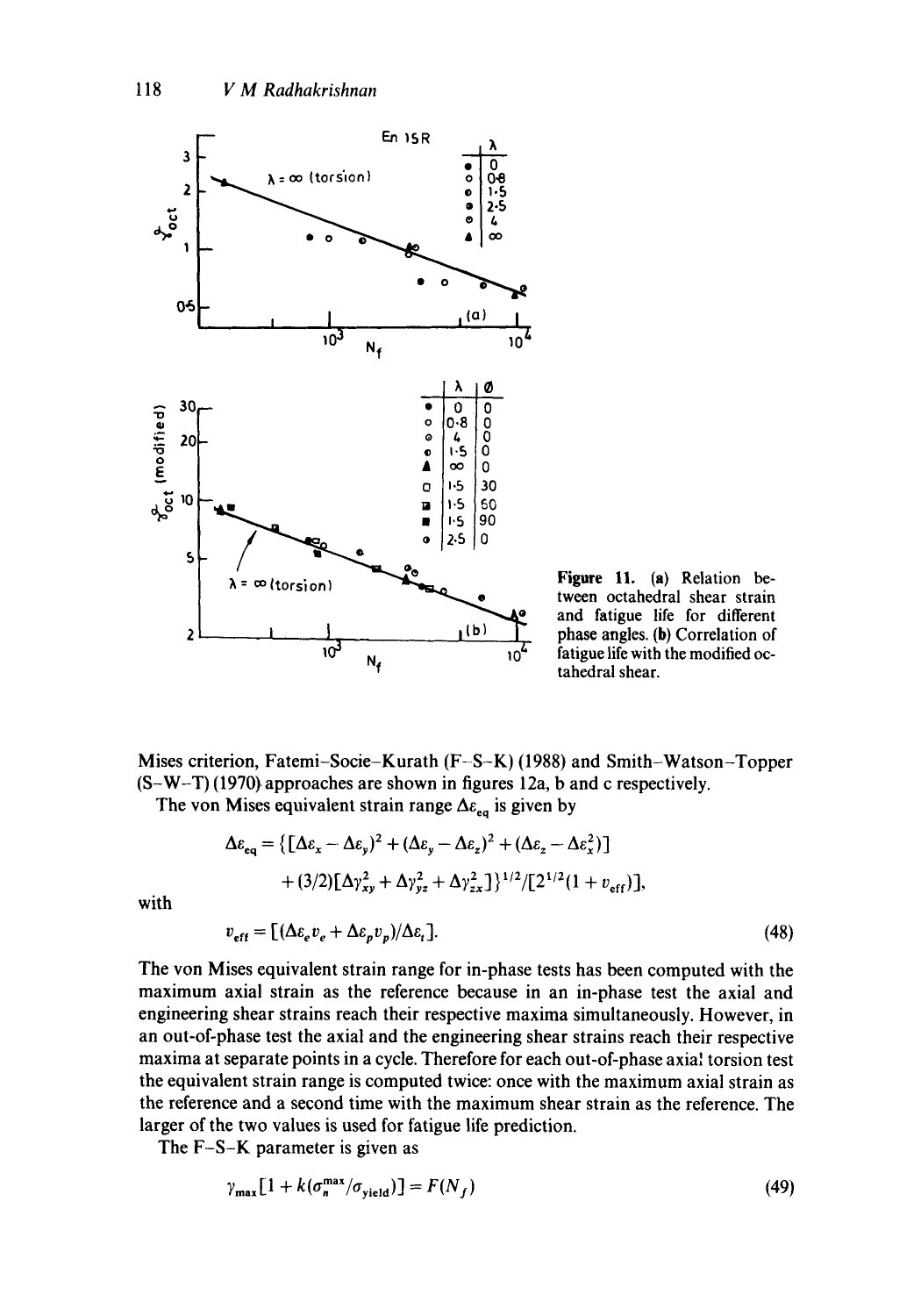

of elevated temperature fatigue different parameters.



The  $S-W-T$  parameter is given by

$$
\Delta \varepsilon_1 \sigma_{1\max} = \sigma_f' \varepsilon_f' (2N_f)^{-\beta} + (\sigma_f'^2 / E)(2N_f)^{-\alpha}.
$$
 (50)

In the  $S-W-T$  model the magnitude and the plane of the maximum principal strain amplitude  $\Delta \varepsilon_1$  are determined first for a given cyclic of axial torsional loading. Then  $\Delta \varepsilon_1$ is multiplied by the maximum normal stress  $\sigma_1$  that occurs on that plane. The constants in  $(50)$  are obtained from uniaxial fatigue properties. The S-W-T parameter is successful in predicting the room temperature fatigue life under in- and out-of-phase axial torsional loading specially in materials where cracks initiate and propagate perpendicular to the maximum principal strain direction.

The description of the results by von Mises criterion appears to be the best among the three approaches considered. The F-S-K parameter is very conservative and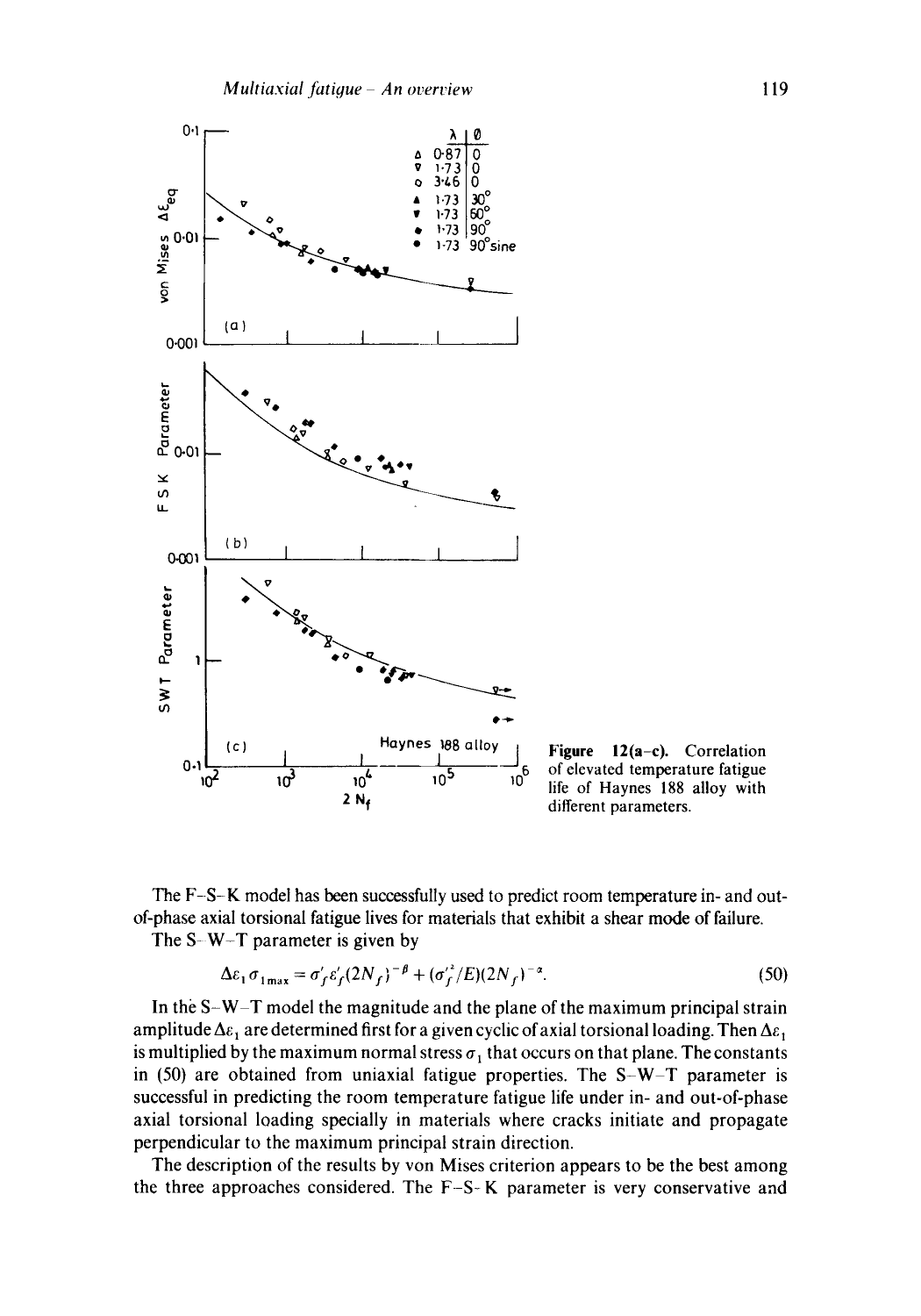under-predicts, whereas the scatter in the S-W-T approach is large and the prediction is somewhat non-conservative upto a factor of 4.

In high temperature multiaxial fatigue, damage accumulation is accelerated by the presence of mean component of stress and strain. The effect of time-dependent creep should also be taken into account in such cases. Further, ratchetting phenomenon will take place which will increase the strain accumulation. Hence the analysis becomes more complicated compared to ambient temperature multiaxial fatigue.

# **4. Concluding remarks**

Important criteria and parameters for multiaxial fatigue are reviewed in this presentation. The Tresca and von Mises criteria appear to be inadequate and hence approaches which take into account both shear stress/strain and normal stress/strain acting on critical planes as the controlling parameters have been developed. However, they are also not able to predict the fatigue life under different conditions of loading. Many times the predictions are either conservative or non-conservative and the scatter is more than by  $a + 2$  factor.

The stress-based approaches can be applied to high cycle fatigue where gross yielding is not encountered. In low cycle fatigue, strain-based criteria will be better suited. Energy-based approach shows promise in predicting the life. However, energy is a scalar quantity and fatigue crack growth is controlled by stress/strain on certain critical planes which is a vector quantity. Further accurate computing of the plastic work where the plastic strain range is small will be difficult and will lead to erroneous results.

The stress-strain path in multiaxial loading condition is more important in the fatigue failure process (Wu & Yang 1987) and hence the deformation mode under multiaxial loading must also be considered for crack nucleation and its subsequent growth.

Thus the prediction methodology of life in multiaxial fatigue is rather very much involved and as their development stands to-day the approaches made are not complete in all respects.

# **List of symbols**

| A, B, C                              | constants;                                   |
|--------------------------------------|----------------------------------------------|
| E                                    | Young's modulus;                             |
| F                                    | function;                                    |
| K                                    | ratio shear stress/normal stress;            |
| $\boldsymbol{N}$                     | number of cycles to failure;                 |
| $\boldsymbol{v}$                     | Poisson's ratio;                             |
| $\alpha, \beta$                      | exponents;                                   |
| γ                                    | shear strain;                                |
| $\Lambda$                            | range:                                       |
| $\Delta \sigma$                      | stress range = $2\sigma a$ ;                 |
| $\epsilon_1, \epsilon_2, \epsilon_3$ | principal strains;                           |
| λ                                    | biaxial strain ratio, $\gamma/\varepsilon$ ; |
| $\sigma$                             | stress:                                      |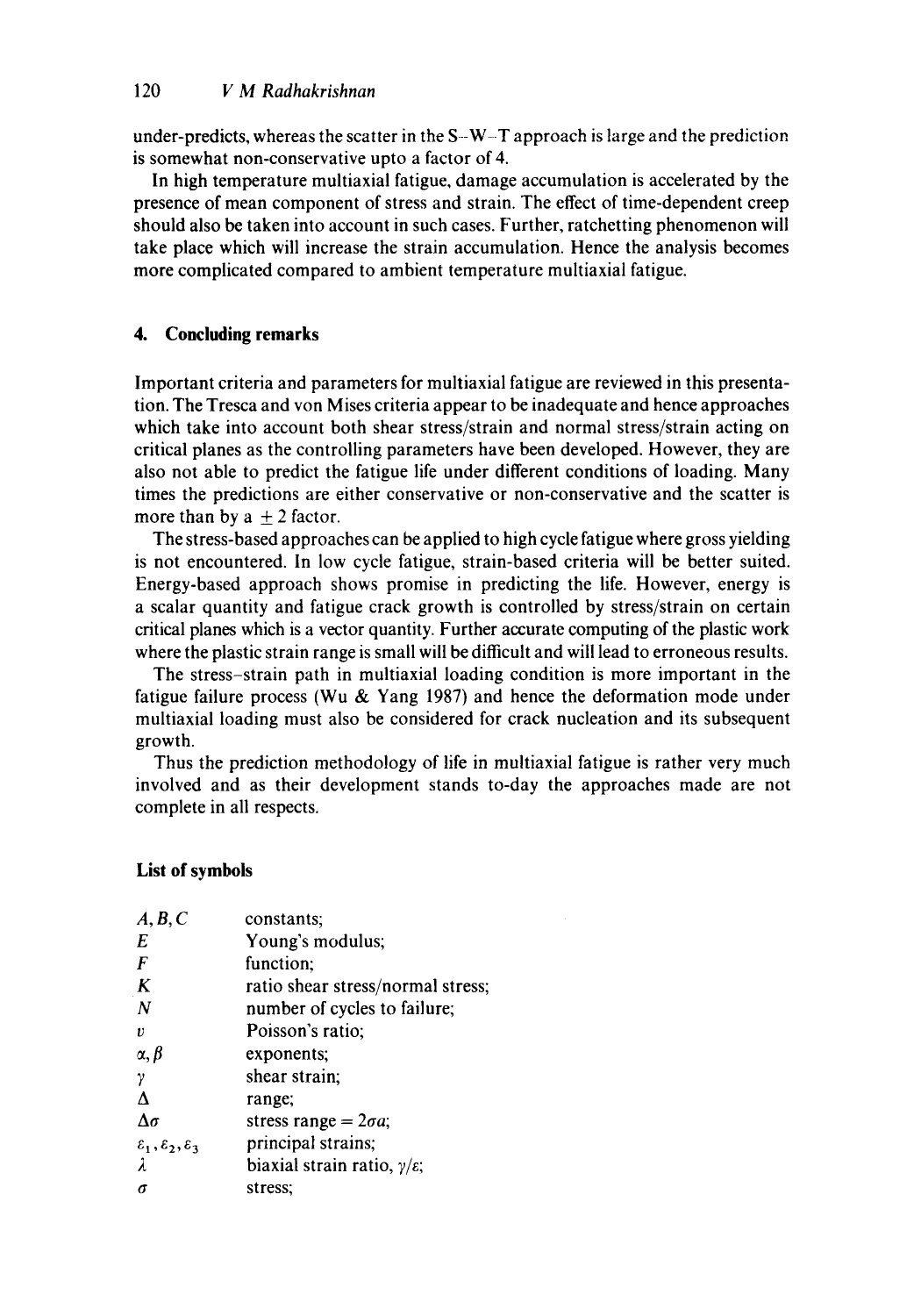| $\rho_1, \sigma_2, \sigma_3$   | principal stresses;                  |
|--------------------------------|--------------------------------------|
| $\sigma_{\bf r}$               | normal stress;                       |
|                                | equivalent stress;                   |
| $\frac{\sigma_{eq}}{\sigma_f}$ | fatigue strength coefficient;        |
| $\sigma_m$                     | mean stress;                         |
| $\sigma_a$                     | alternating component of the stress; |
| $\tau$                         | shear stress;                        |
| φ                              | phase angle.                         |

*Suffixes* 

1,2, 3 principal directions.

### **References**

- Brown M W, Miller K J 1973 A theory for fatigue failure under multiaxial stress strain condition. *Proc. Inst. Eng. London* 187:745-755
- Brown M W, Miller K J (eds) 1989 *Biaxial and multiaxial fatigue,* EFG-3 (London: Mechanical Engineering Publications)
- Fash J W, Socie D F, McDowell 1985 Fatigue life estimates for a simple notched component under biaxial loading. ASTM STP 853: 497-513
- Fatemi A, Kurath P 1988 Multiaxial fatigue life predictions under the influence of mean stresses. *J. Eng. Mater. Technol.* 110: 380-388
- Fatemi A, Socie D F 1988 A critical plane approach to multiaxial fatigue damage including out-of-phase loading. *Fatique Fracture Eng. Mater. Struct.* 11: 149-165
- Fatemi A, Stephens R I 1989 Biaxial fatigue of 1045 steel under in-phase and 90° out-of-phase loading conditions. *Multiaxial fatique: Analysis and experiments*. AE-14 (eds) G E Leese, D Socie (Warrendale, PA: Soc. Automotive Eng.) pp. 77--92
- Findley W N 1957 Fatigue of metals under combined stresses. *Trans. Am. Soc. Mech. Eng.*  79:1337-1348
- Findley W N 1959 A theory for the effect of mean stress on fatigue of metals under combined torsion and axial load or bending. *J. Eng. Ind.:* 301-306
- Garud Y S 1981 Multiaxial fatigue A survey of the state of the art. *J. Test Eval.* 9: 165-178
- Haverd D G, Topper T H 1971 A criterion for biaxial fatigue of mild steel at low endurance. *Proc. First International Conference on Structural Mechanics in Reactor Technology,*  pp. 413-432
- Jayaraman N, Ditmars M M 1989 Torsional and biaxial (tension -torsion) fatigue damage mechanisms in waspalloy at room temperature. *Int. J. Fatigue,* 11:309 -318
- Kakuno H, Kawada Y 1979 A new criterion of fatigue strength of a round bar subjected to combined static and repeated bending and torsion. *Fatigue Eng. Mater. Struct.* 2:229-236
- Kanazawa K, Miller K, Brown M W 1977 Low cycle fatigue under out-of-phase loading conditions. J. *Eng. Mater. Technol.* 99: 222- 228
- Kanazawa K, Miller K J, Brown M W 1979 Cyclic deformation of 1% Cr-Mo-V steel under out-of-phase loads. *Fatioue Eng. Mater. Struct.* 2:217--229
- Kandil F A, Brown M W, Miller K J 1982 *Biaxial low cycle fatigue of 316 stainless steel at elevated temperature.* Book 280 (London: The Metal Society) pp. 203-210
- Kussmaul K, McDiarmid D L, Socie D F (eds) *Fatigue under biaxial and multiaxial loading*. ESIS-10 (London: Mechanical Engineering Publications)
- Lohr R D, Ellison E G 1980 A simple theory for low cycle multiaxial fatigue. *Fatigue Eng. Mater. Struct.* 3: 1-17
- McDiarmid D L 1985 Fatigue under out-of-phase biaxial stresses of different frequencies. ASTM STP 853:606-621
- McDiarmid D L 1987 Fatigue under out-of-phase bending and torsion, *Fatigue Fracture Eng. Mater. Struet.* 9(6): 457- 475